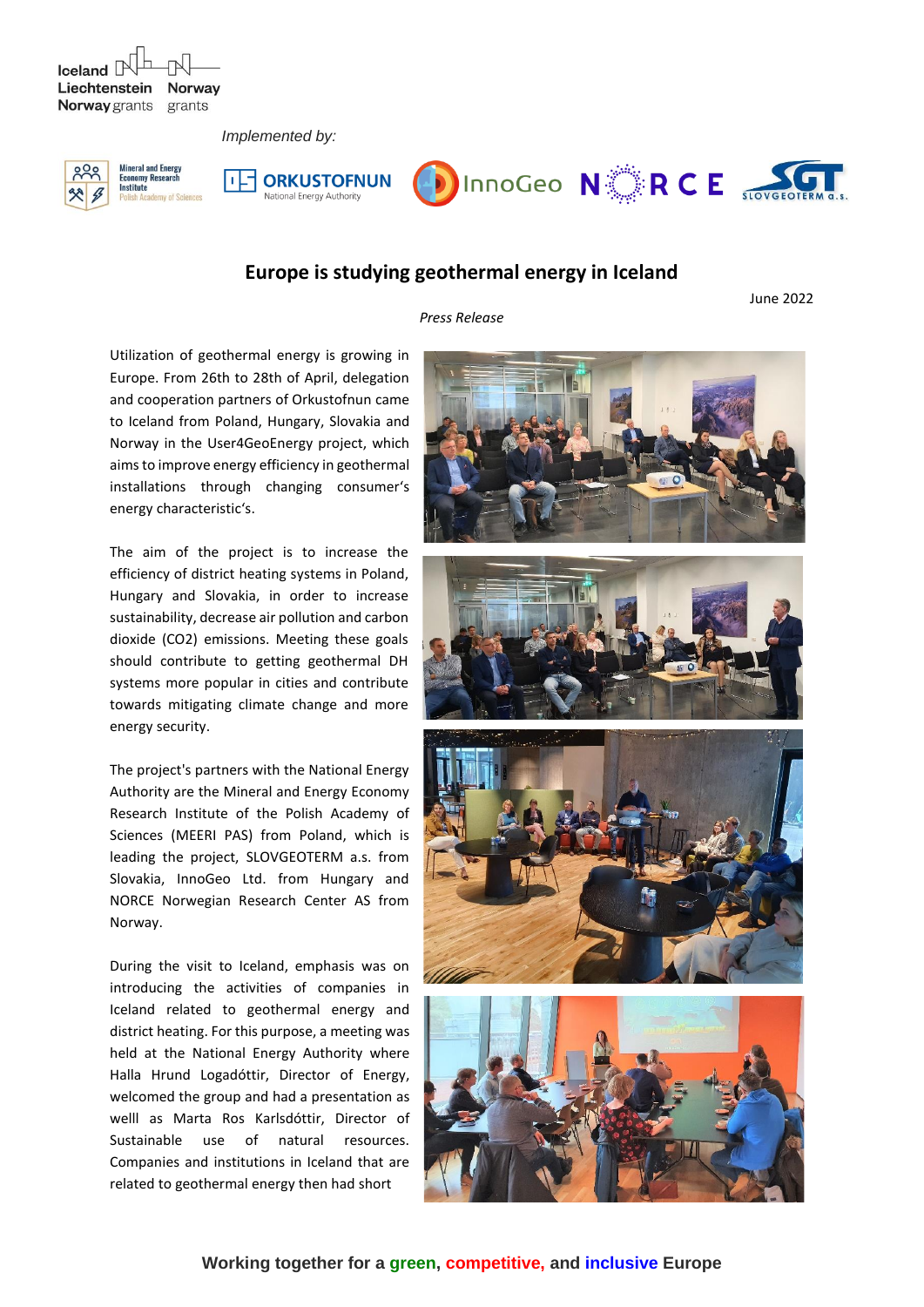$I$ celand  $\Box$ Liechtenstein **Norway** Norway grants grants

my of Sciences

 *Implemented by:*







presentations about their activities where there was an opportunity for discussions between the parties for future cooperation.

Visits were also made to various companies related to the utilization of geothermal energy and to the resources parks in Hellisheidi and Reykjanes, where rapid development has taken place. There, the group met companies that use geothermal energy in various products and servies and related activities. The main companies the group visited or had a presentation at the resources parks were, Hitaveita Seltjarnarnes, HS Orka, Bláa lónið, Geothermal Research Cluster (GEORG), Geothermica, Laxar aquaculture, ON, OR, Pure North, Carbfix, Climeworks, GeoSilica, Friðheimar, Varmaorka, Flúðasveppi and Límtré.

It was the opinion of the foreign visitors that there has been great progress in this country in many areas related to geothermal energy and derivative activities such as in the resourves parks and energy clusters, that could be learned from and utilized abroad. There was also interest in further cooperation between parties from the countries in question and Iceland.

The project started in October 2020 and will last until September 2023. The budget is EUR 1.32 million and is financed by the EEA Development Fund in the field of Regional Cooperation. Baldur Pétursson, project manager for international projects, is in charge of the project on behalf of the National Energy Authority.









• Dissemination of practical knowledge regarding the management and operation of geothermal district heating between Iceland and Norway on the one hand and Poland, Slovakia and Hungary on the other, in order to increase economic benefits as well as environmental and climate benefits for all.

## **Working together for a green, competitive, and inclusive Europe**